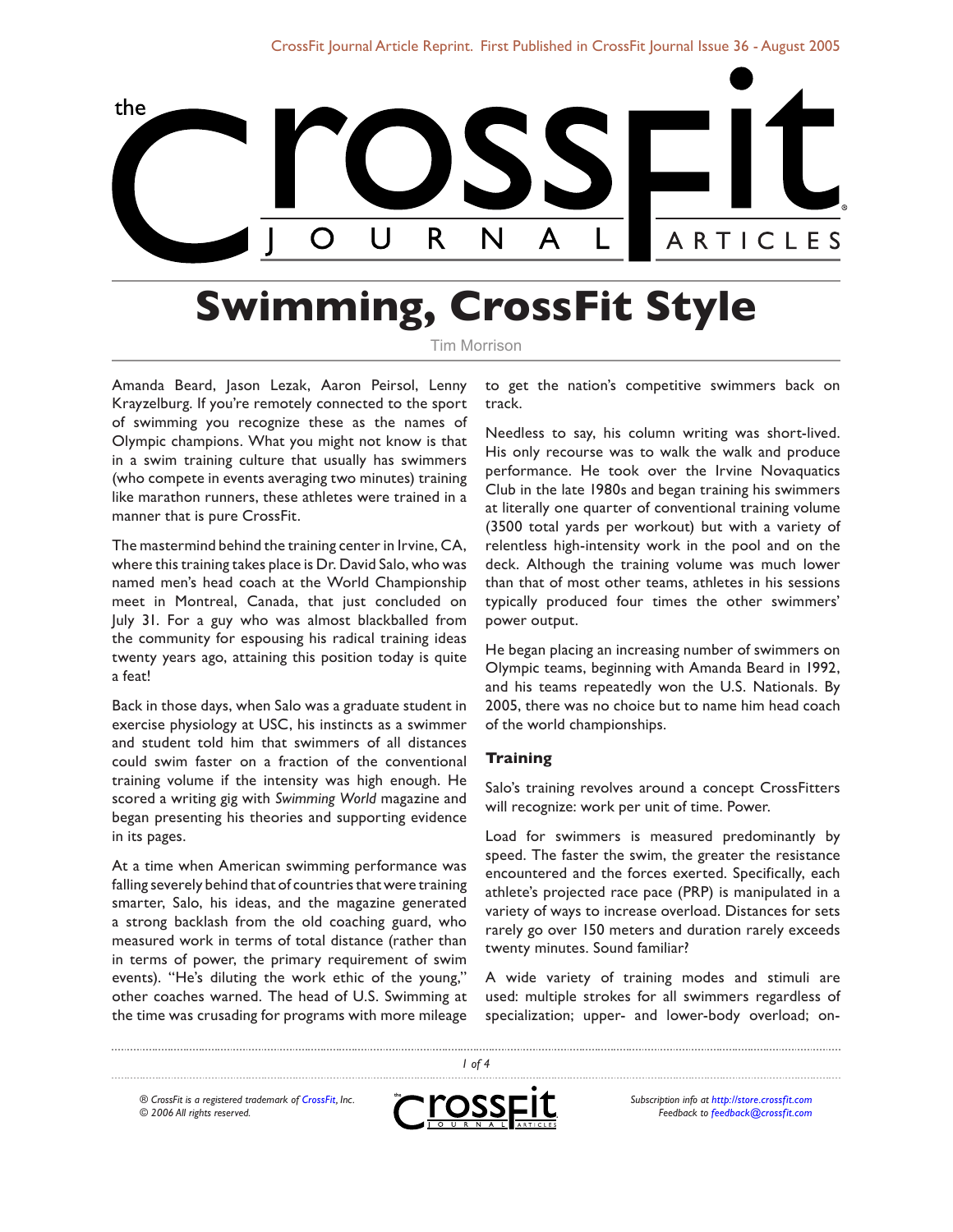# Swimming, CrossFit Style (continued...)

deck circuit work done in conjunction with swimming; a variety of resistance apparatus such fins, paddles, weight belts, stretch cords, pulling tubes, belts with chutes, and weighted diving bricks. All these provide the maximal overload and intensity possible in the water.

I know most CrossFitters are not training for competitive swim events and don't track goal times or paces, so what I'd like to do here is to present a few workouts in WOD fashion to give examples of high-intensity swim sessions that bring some CrossFit sensibilities to the swimming pool. Enjoy!

Perhaps a swim workout on your rest days?

#### **Assumptions**

- You can swim! A passable technique of freestyle, breast stroke (or side stroke), backstroke, and perhaps butterfly provide variety of muscle use.
- You are in a 25-yard or 25-meter pool.
- You have a kickboard, fins, paddles, and buoy. A pulling belt with a chute and a weight belt are also great.

#### **The Workouts**

These are benchmarks and form the core of each workout. You will warm up and do any other drills or training you like in addition to this. Unless otherwise specified, in the workouts described below, "pull" means using the arms only, with paddles on the hands and a buoy between the legs; "kick" means using the legs only, with the arms on a kickboard; and "swim" means using the full-body stroke. Calisthenics are done on the pool deck.

A suggested warm-up is three consecutively faster rounds of 150 meters swim, 100 meters kick, 100 meters pull.

# **A - Exercise Swim Circuits**

#### **A-1**

For time: 50 squats + 500 meters kick 50 push-ups + 500 meters pull 25 burpees + 500 meters swim

#### **A-2**

8 rounds for time: 15 squat jumps 25 meters swim underwater from dive 30-second vertical kick with hands out of water ("eggbeaters") 25 meters sprint kick

#### **A-3**

8 rounds for time: 20 deep-end "muscle-ups" (start from full extension underwater with knees bent ninety degrees) 75 meters pull 50 bent-over stretch cord pulls (or 30 pushups) 75 meters pull

#### **A-4**

10 continuous rounds of: 1:00 vertical kick with weight held overhead (use fins if needed) 1:00 tread water with arms only, legs locked straight and still

#### **A-5**

Partner Pulls: The first swimmer pulls the second swimmer, who kicks; 1-2 breaths max for each; switch positions every 25 meters: 24 x 25 meters; 10 seconds rest between rounds

*® CrossFit is a registered trademark of [CrossFit,](http://www.crossfit.com) Inc. © 2006 All rights reserved.*



*2 of 4*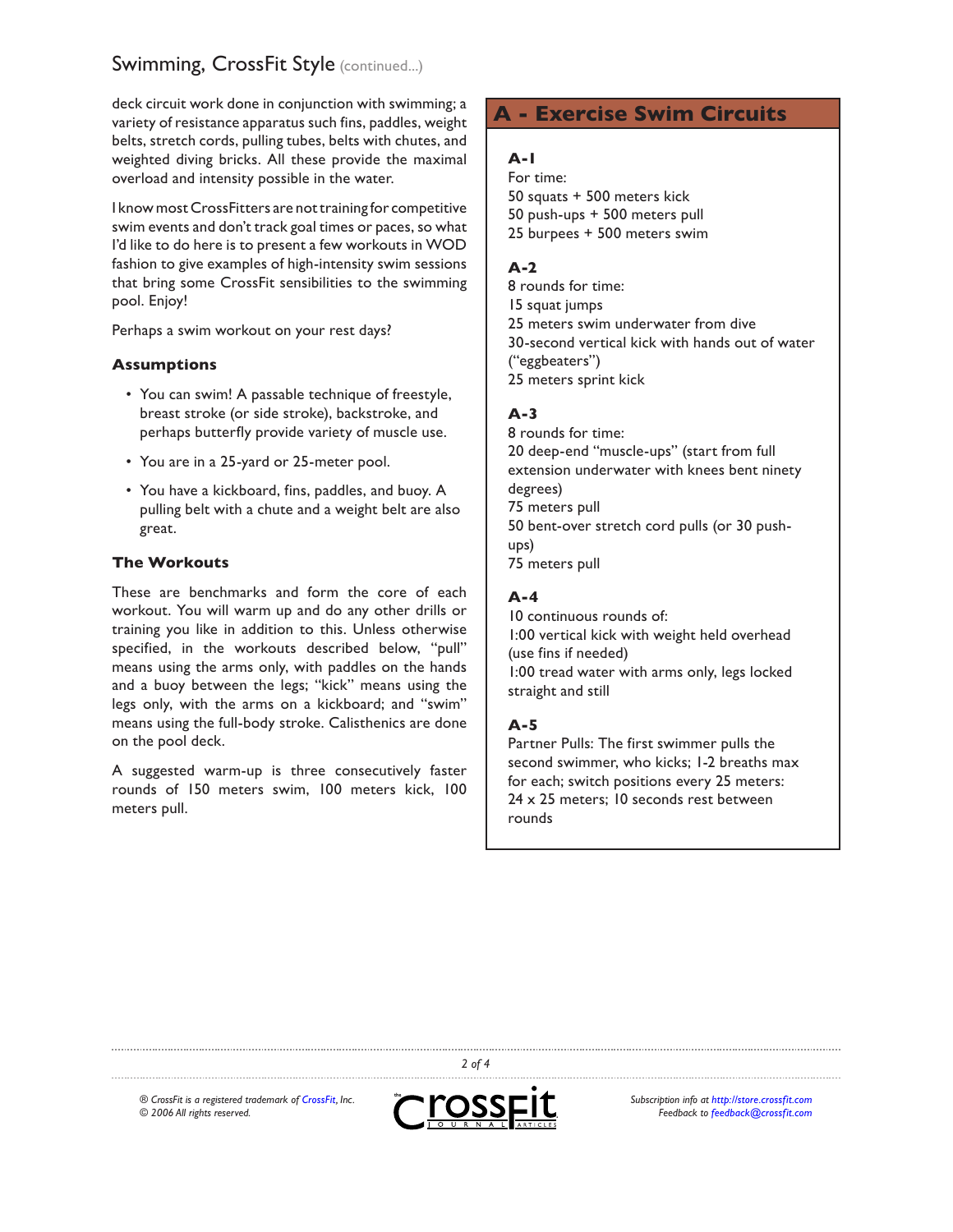# **B - "Seals" Sets**

These workouts present breath control challenges—a must for sprinters. Some require a 20-pound diving brick or equivalent.

#### **B-1**

Record total time: 10 lengths swim 1 length underwater (use fins if needed) 9 lengths swim 1 length underwater 8 lengths swim 1 length underwater 7 lengths swim 1 length underwater etc., down to 1 of each

#### **B-2**

One minute rest between 50s: 12 x 50 meters swim (first 25 meters underwater; second 25 meters sprint) Record average 50-meter time.

## **B-3**

8 rounds for time, with fins, 100 meters kick 25 meters swim, no breath 100 meters pull 25 meters swim, no breath

#### **B-4**

Requires a 20-pound brick and 10-foot deep pool 8 rounds, one minute rest between rounds: 50 meters swim with head up Surface dive and pick up brick 50 meters sidestroke, carry brick on your side Record average time per round.

#### **B-5**

Brick dive challenge: How many times in 15 minutes can you surface dive and bring up a 20-pound brick? Only treading water is allowed between dives.

# **C - Freestyle Swim Sets**

#### **C-1**

10 x 100 meters speed-play with 30 seconds rest between 100s; hold initial 25-meter speed throughout:

- 1. Sprint the first 25 meters
- 2. Sprint the second 25 meters
- 3. Sprint the third 25 meters
- 4. Sprint the fourth 25 meters
- 5. Sprint the first and third 25 meters
- 6. Sprint the second and fourth 25 meters
- 7. Sprint the first and second 25 meters
- 8. Sprint the second and third 25 meters
- 9. Sprint the third and fourth 25 meters
- 10. Sprint 100 meters

#### **C-2**

Continuous. Decreasing numbers are moderate swim; 50s are timed sprints. Keep 50-meter times as close as possible to the first one. 400-50-350-50-300-50-250-50-200-50-150-50- 100-50-50-50

#### **C-3**

One minute rest between 100s: 10 x 100 meters swim Record average 100-meter time.

#### **C-4**

Swim the first set of 50s at 90% effort; try to hold that pace throughout the series:

5 x 50 meters, with 10 seconds rest between sets

4 x 100 meters, with 20 seconds rest between sets

3 x 150 meters, with 30 seconds rest between sets

2 x 200 meters, with 40 seconds rest between sets

1 x 250 meters

#### **C-5**

Classic 1500 set (for you triathletes out there): 10 x 150 swim at projected race pace Do every 7-10 days or so. Begin with 40 seconds rest between 150s; whenever you can hold all sets at your projected race pace, reduce the rest periods by 5 seconds.

*® CrossFit is a registered trademark of [CrossFit,](http://www.crossfit.com) Inc. © 2006 All rights reserved.*



*3 of 4*